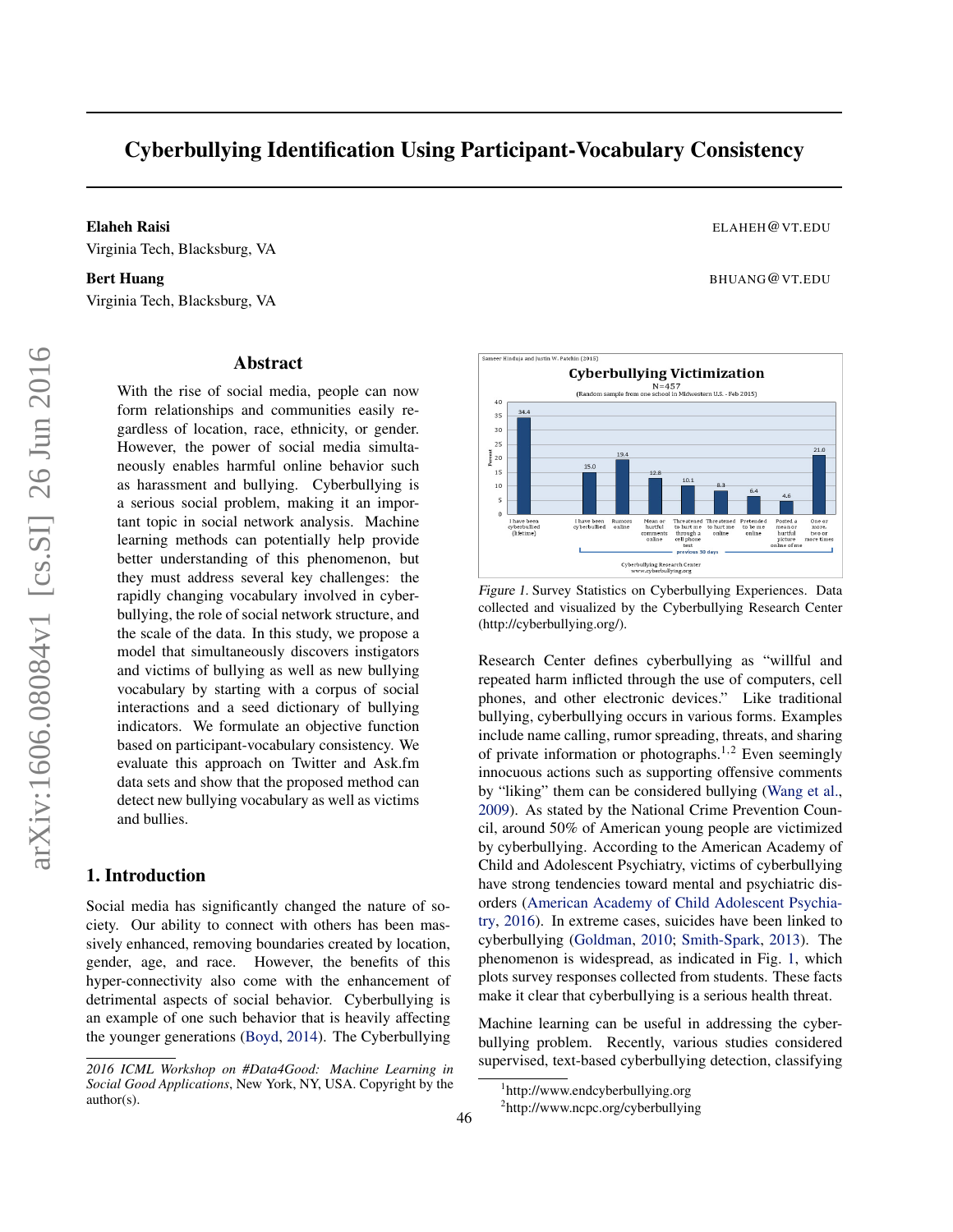social media posts as 'bullying 'or 'non-bullying'. Training data is annotated by experts or crowdsourced workers. Since bullying often involves offensive language, textbased cyberbullying detection studies often use curated swear words as features, augmenting other standard text features. Then, supervised machine learning approaches train classifiers from this annotated data [\(Yin et al.,](#page-4-0) [2009;](#page-4-0) [Ptaszynski et al.,](#page-4-0) [2010;](#page-4-0) [Dinakar et al.,](#page-4-0) [2011\)](#page-4-0).

We identify three significant challenges for supervised cyberbullying detection. First, annotation is not an easy task. It requires expertise about culture, examination of the social structure of the individuals involved in each interaction. Because of the difficulty of labeling these often subtle distinctions between bullying and non-bullying, there is likely to be disagreement among labelers, making costs add up quickly for a large-scale problem. Second, reasoning about which individuals are involved in bullying should do joint, or collective, classification. E.g., if we believe a message from A to B is a bullying interaction, we should also expect a message from A to C to have an increased likelihood of also being bullying. Third, language is rapidly changing, especially among young populations, making the use of static text indicators prone to becoming outdated. Some curse words have completely faded away or are not as taboo as they once were, while new slang is frequently introduced into the culture. These three challenges suggest that we need a dynamic methodology to collectively detect emerging and evolving slurs with only weak supervision.

In this paper, we introduce an automated, data-driven method for cyberbullying identification. The eventual goal of such work is to detect such harmful behaviors in social media and intervene, either by filtering or by providing advice to those involved. Our proposed learnable model takes advantage of the fact that the data and concepts involve relationships. We train this relational model in a weakly supervised manner, where human experts provide a small seed set of phrases that are highly indicative of bullying. Then the algorithm finds other bullying terms by extrapolating from these expert annotations. In other words, our algorithm detects cyberbullying from keyphrase indicators. We refer to our proposed method as the participant-vocabulary consistency (PVC) model; It seeks a consistent parameter setting for all users and key phrases in the data that characterizes the tendency of each user to harass or to be harassed and the tendency of a key phrase to be indicative of harassment. The learning algorithm optimizes the parameters to minimize their disagreement with the training data which are highly indicative bullying phrases in messages between specific users.

A study by [ditchthelabel.org](#page-4-0) [\(2013\)](#page-4-0) found that Facebook, YouTube, Twitter, and Ask.fm are the platforms that have the most frequent occurrences of cyberbullying. To evaluate the participant-vocabulary consistency method, we ran our experiments on Twitter and Ask.fm data. From a list of highly indicative of bullying key phrases, we subsample small seed sets to train the algorithm. We then examine the participant-vocabulary consistency method to see how well it recovers the remaining, held-out set of indicative phrases. Additionally, we extract the detected most bullying phrases and qualitatively verify that they are in fact examples of bullying.

## 2. Related Work

There are two main branches of research related to our topic. One of them is online harassment and cyberbullying detection; the other one is associated with automated vocabulary discovery. Various studies have used fully supervised learning to classify bully posts from non-bully posts. Many of them focus on the textual features of post to identify cyberbullying incidents [\(Dinakar et al.,](#page-4-0) [2011;](#page-4-0) [Ptaszynski et al.,](#page-4-0) [2010;](#page-4-0) [Hosseinmardi et al.,](#page-4-0) [2015;](#page-4-0) [Chen et al.,](#page-4-0) [2012;](#page-4-0) [Margono et al.,](#page-4-0) [2014\)](#page-4-0). Some of them use other features than only textual features, for example content, sentiment, and contextual features [\(Yin et al.,](#page-4-0) [2009\)](#page-4-0), the number, density and the value of offensive words [\(Reynolds et al.,](#page-4-0) [2011\)](#page-4-0), or the number of friends, network structure, and relationship centrality [\(Huang &](#page-4-0) [Singh,](#page-4-0) [2014\)](#page-4-0). [Nahar et al.](#page-4-0) [\(2013\)](#page-4-0) used semantic and weighted features; they also identify predators and victims using a ranking algorithm. Many studies have been applied machine learning techniques to better understand socialpsychological issues such as bullying. They used data sets such as Twitter, Instagram and Ask.fm to study negative user behavior [\(Bellmore et al.,](#page-4-0) [2015;](#page-4-0) [Hosseinmardi et al.,](#page-4-0) [2014a;b\)](#page-4-0).

Various works use query expansion to extend search queries to dynamically include additional terms. For example, [Massoudi et al.](#page-4-0) [\(2011\)](#page-4-0) use temporal information as well as co-occurrence to score the related terms to expand the query. [Mahendiran et al.](#page-4-0) propose a method based on probabilistic soft logic to grow a vocabulary using multiple indicators (e.g., social network, demographics, and time).

## 3. Proposed Method

To model the cyberbullying problem, for each user  $u_i$ , we assign a bully score  $b_i$  and a victim score  $v_i$ . The bully score measures how much a user tends to bully others; likewise, victim score indicates how much a user tends to be bullied by other users. For each feature  $w_k$ , we associate a feature-indicator score that represents how much the feature is an indicator of a bullying interaction.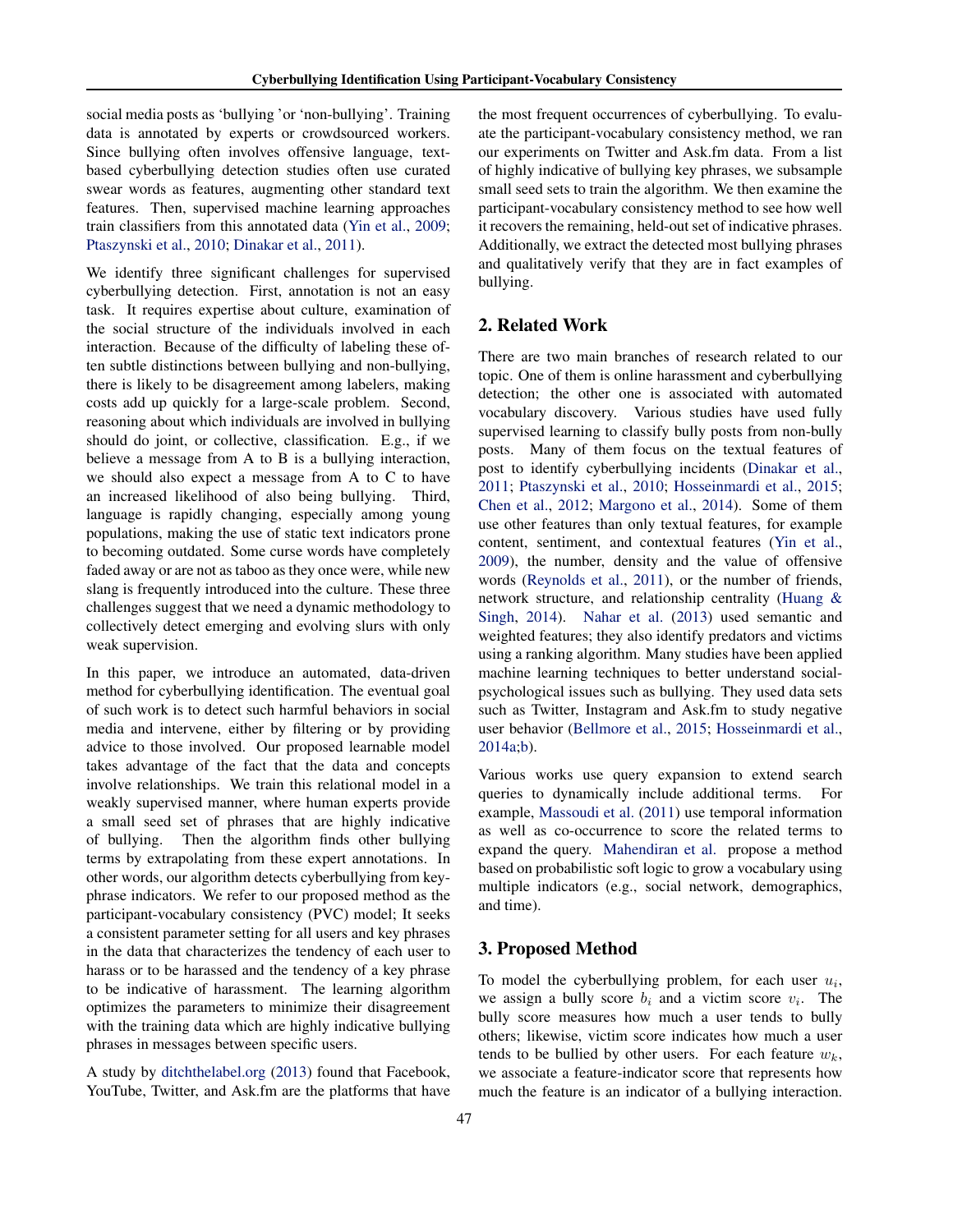<span id="page-2-0"></span>Each feature represents the existence of some descriptor in the message, such as n-grams in text data. The sum of senders bullying score and receivers victim score  $(b_i +$ vi) specifies the message's *social bullying score*, which our model aims to make consistent with the vocabularybased feature score. We formulate a regularized objective function that penalizes inconsistency between the social bullying score and each of the feature scores.

$$
J(\mathbf{b}, \mathbf{v}, \mathbf{w}; \lambda) = \frac{\lambda}{2} (||\mathbf{b}||^2 + ||\mathbf{v}||^2 + ||\mathbf{w}||^2) +
$$
  

$$
\frac{1}{2} \sum_{m \in M} \left( \sum_{k:w_k \in f(m)} (b_{s(m)} + v_{r(m)} - w_k)^2 \right)
$$
 (1)

Learning is then an optimization problem over parameter vectors b, v, and w. The consistency penalties are determined by the structure of the social data. We include information from an expert-provided initial seed of highly indicative bully words. We require these seed features to have a high score, adding the constraint:

$$
\min_{\mathbf{b}, \mathbf{v}, \mathbf{w}} J(\mathbf{b}, \mathbf{v}, \mathbf{w}; \lambda) \text{ s.t. } w_k = 1.0, \forall k : x_k \in S. \tag{2}
$$

We refer to this model as the participant-vocabulary consistency model because we optimize the consistency of scores computed based on the participants of each social interaction as well as the vocabulary used in each interaction. The objective function Eq. (1) is not jointly convex; However, if we optimize each parameter vector in isolation, we then solve convex optimizations with closed form solutions. The optimal value for each parameter vector given the others can be obtained by solving for their zero-gradient conditions. The update for bully score vector b is:

$$
\arg\min_{b_i} J = \frac{\sum_{m \in M | s(m) = i} \sum_{k \in f(m)} (w_k - |f(m)|v_{r(m)})}{\lambda + \sum_{m \in M | s(m) = i} |f(m)|}
$$

where  ${m \in M | s(m) = i}$  is the set of messages that are sent by user i, and  $|f(m)|$  is the number of n-grams in the message m. The closed-form solution for optimizing with respect to victim score vector v is

$$
\arg\min_{v_j} J = \frac{\sum_{m \in M|r(m)=j} \sum_{k \in f(m)} (w_k - |f(m)|b_i)}{\lambda + \sum_{m \in M|r(m)=j} |f(m)|}
$$

where  ${m \in M|r(m) = j}$  is the set of messages sent to user  $i$ . The word score vector  $w$  can be updated with

$$
\arg\min_{w_k} J = \frac{\sum_{m \in M | k \in f(m)} (b_{r(m)} + v_{s(m)})}{\lambda + |\{m \in M | k \in f(m)\}|}.
$$



Figure 2. ROC curve of recovered target words for Ask.fm (top) and Twitter (bottom).

The set  $\{m \in M | k \in f(m)\}\$ indicates the set of messages that contain the kth feature or n-gram. The strategy of fixing some parameters and solving the optimization problem for the rest of parameters known as alternating least-squares. Our algorithm iteratively updates each of parameter vectors b, v, and w until convergence. The output of the algorithm is the bully and victim score of all the users and the bully score of all the words.

## 4. Experiments

48

We ran our experiments on Twitter and Ask.fm data. To collect our Twitter data set, we first collected tweets using words from our curse word dictionary; then we use snowball sampling from these profane tweets to collect additional messages. Since we want to consider messages between users, we are interested in @-replies, in which one user directs a message to another or answers a post from another user. From our full data set, we remove the tweets which are not part of any such conversation, all retweets and duplicate tweets. After the data collection and postprocessing, our Twitter data set contains 180,355 users and 296,308 tweets.

Ask.fm is a social question-answering service, where users post questions on the profiles of other users. We use part of the Ask.fm data set collected by [Hosseinmardi et al.](#page-4-0) [\(2014b\)](#page-4-0). They used snowball sampling, collecting user profiles and a complete list of answered questions. We remove all the question-answer pairs where the identity of the questioner is hidden. Our Ask.fm data set consists of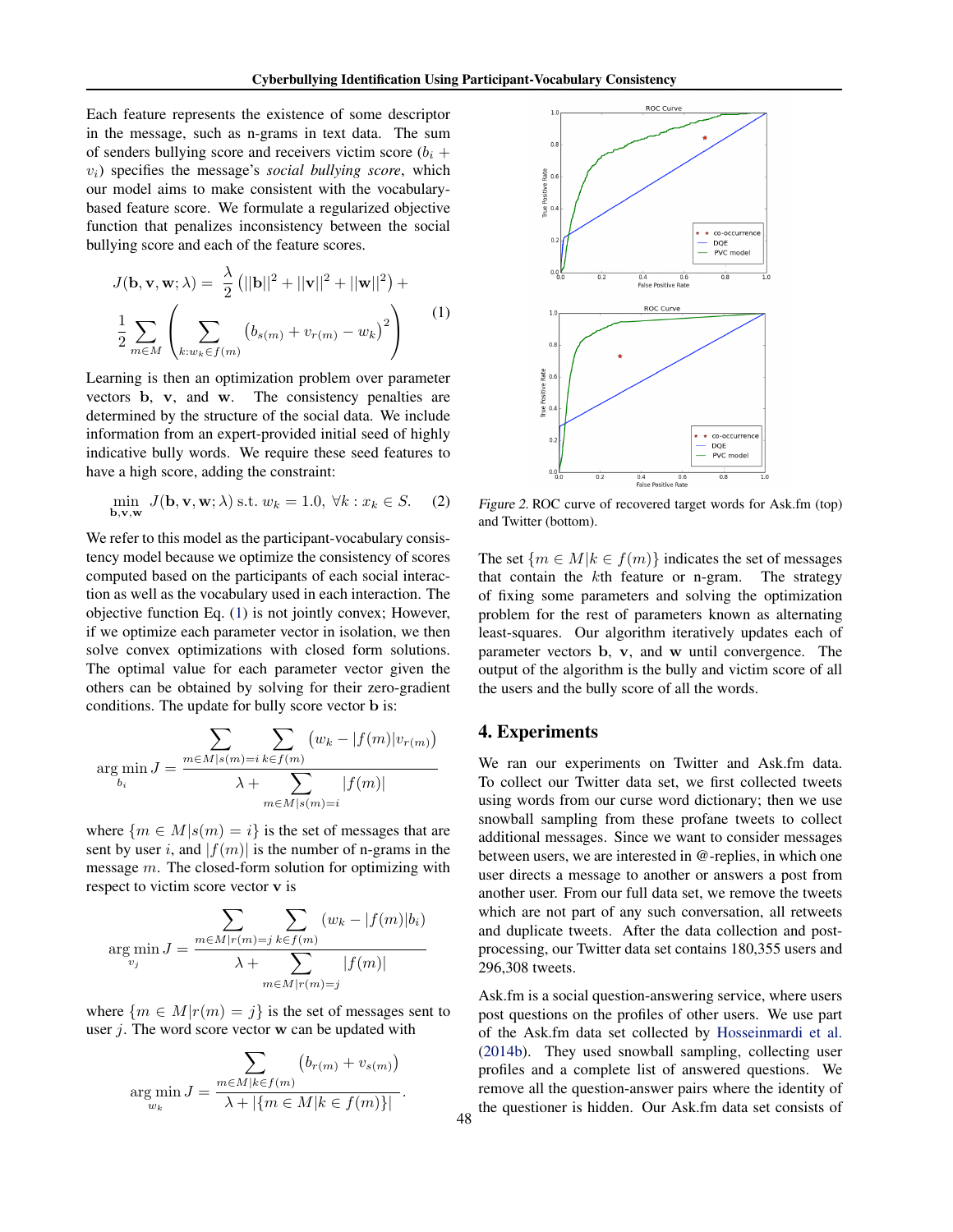| Table 1. Identified bullying bigrams detected by participant- |  |  |  |
|---------------------------------------------------------------|--|--|--|
| vocabulary consistency from Twitter and Ask.fm data sets.     |  |  |  |

| Data Set | <b>Selected High-Scoring Words</b>                                                                                                                                                                                     |
|----------|------------------------------------------------------------------------------------------------------------------------------------------------------------------------------------------------------------------------|
| Twitter  | sh*tstain arisew, $c^*$ nt lying, w*gger,<br>commi f*ggot, sp*nkbucket lowlife,<br>f*cking nutter, blackowned whitetrash,<br>monster hatchling, f*ggot dumb*ss,<br>*ssface mcb*ober, ignorant *sshat                   |
| $Ask$ fm | total $d * ck$ , blaky, ilysm $n * gger$ , fat sl*t,<br>pathetic waste, loose p*ssy, c*cky b*stard,<br>wifi $b^*$ tch, que <sup>*</sup> n c <sup>*</sup> nt, stupid hoee,<br>sleep p*ssy, worthless sh*t, ilysm n*gger |

41,833 users and 286,767 question-answer pairs.

We compare our method with two baselines. The first is co-occurrence. All words or bigrams that occur in the same tweet as any seed word are given the score 1, and all other words have score 0. The second baseline is dynamic query expansion (DQE) [\(Ramakrishnan et al.,](#page-4-0) [2014\)](#page-4-0). DQE extracts messages containing seed words, then computes the *document frequency score* of each word. It then iterates selection of the  $k$  highest-scoring keywords and re-extraction of relevant messages until it reaches a stable state.

We evaluate performance by considering held out words from our full curse word dictionary as the relevant target words. We measure the true positive rate and the false positive rate, computing the receiver order characteristic (ROC) curve for each compared method. Fig. [2](#page-2-0) contains the ROC curves for both Twitter and Ask.fm. Co-occurrence only indicates whether words co-occur or not, so it forms a single point in the ROC space. Our PVC model and DQE compute real-valued scores for words and generate curves. DQE produces very high precision, but does not recover many of the target words. However, co-occurrence detects a high proportion of the target words, but at the cost of also recovering a large fraction of non-target words. PVC is able to recover a much higher proportion of the target words comparing DQE. PVC enables a good compromise between recall and precision.

We also compute the average score of target words, nontarget words, and all of the words. If the algorithm succeeds, the average target-word score should be higher than the overall average. For both Twitter and Ask.fm, our proposed PVC model can capture target words much better than baselines. We measured how many standard deviations the average target-word score is above the overall average. For Twitter, PVC provides a lift of around 1.5 standard deviations over the overall average, while DQE only produces a lift of 0.242. We also observe the same behavior for Ask.fm: PVC learns scores that have a defined lift between the overall average word score and the average target word score (0.825). DQE produces a small lift (0.0099). Co-occurrence has no apparent lift.

By manually examining the 1,000 highest scoring words, we find many seemingly valid bullying words. These detected curse words include sexual, sexist, racist, and LGBT (lesbian, gay, bisexual, and transgender) slurs. Table 1 lists some of these high-scoring words from our experiments.

The PVC algorithm also computes bully and victim scores for users. By studying the profiles of highly scored victims in Ask.fm, we noticed that some of these users do appear to be bullied. This happens in Twitter as well, in which some detected high scoring users are often using offensive language in their tweets. Fig. 3 shows some bullying comments to an Ask.fm user and her responses, all of which contain offensive language and seem highly inflammatory.



Figure 3. Example of an Ask.fm conversation containing possible bullying and heavy usage of offensive language.

#### 5. Conclusion

In this paper, we proposed the participant-vocabulary consistency method to simultaneously discover victims, instigators, and vocabulary of words indicates bullying. Starting with seed dictionary of high-precision bullying indicators, we optimize an objective function that seeks consistency between the scores of the participants in each interaction and the scores of the language use. For evaluation, we perform our experiments on data from Twitter and Ask.fm, services known to contain high frequencies of bullying. Our experiments indicate that our method can successfully detect new bullying vocabulary. We are currently working on creating a more formal probabilistic model for bullying to robustly incorporate noise and uncertainty.